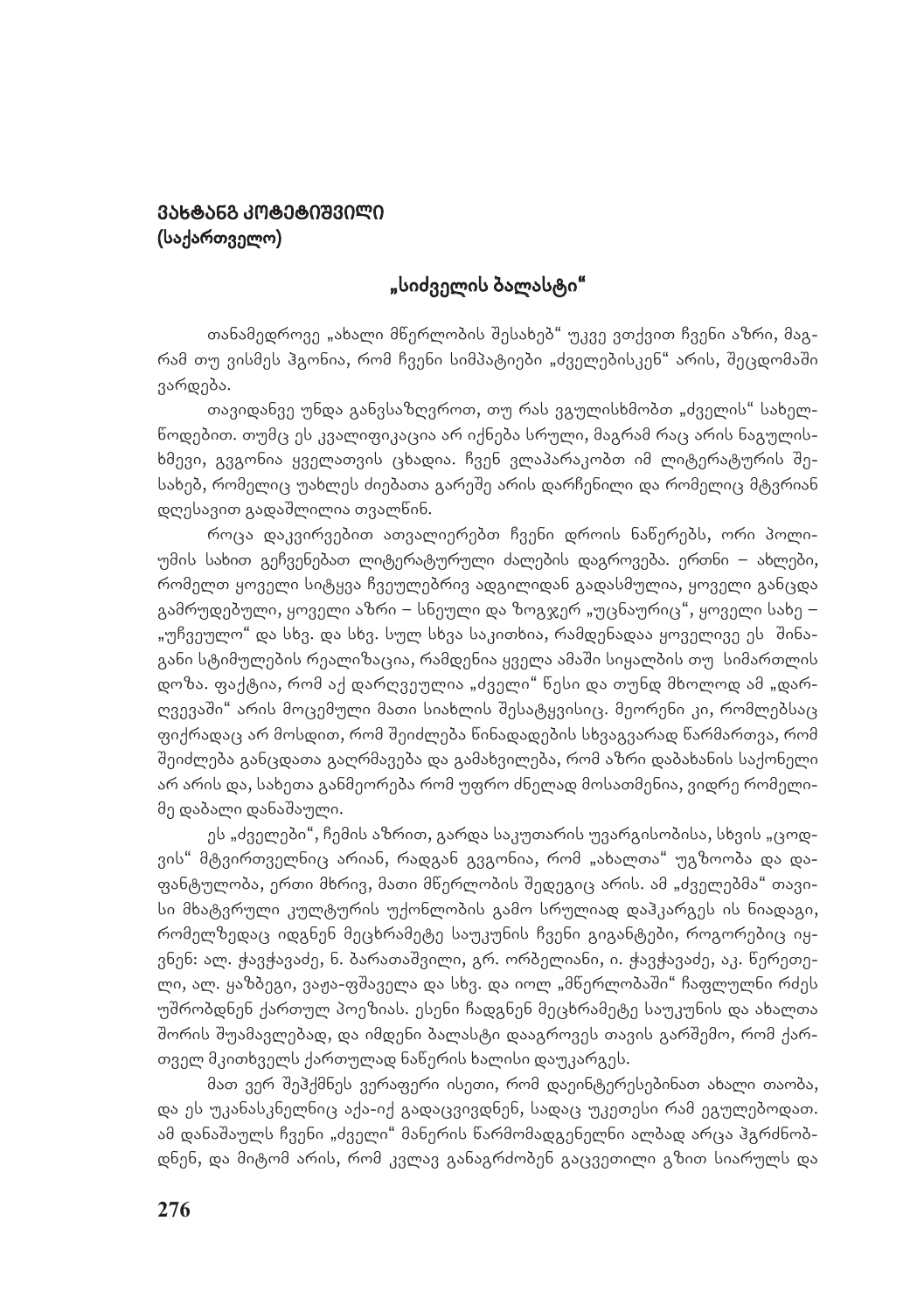ეჩვენებათ, რომ ყოველგვარ გავლენას გადარჩნენ, თავისი შემოქმედება უმანკოდ შეინახეს, მომავალ პოეზიასაც (აქ მხატვრულ პროზასაც ვგულისხმობთ) უტოვებენ ძვირფას მემკვიდრეობას.

ჰკითხულობთ მათ ნანერებს და თავს გრძნობთ პირდაპირ მოვალედ, რომ აუცილებლად უნდა ნაიკითხოთ, თორემ ხალისი ძნელად დაგებადებათ. მათ ნანერებში აუარებელია გალესილი ადგილები, უბირი აზროვნება, ყოვლად პრიმიციული ფორმა და თითქმის არავითარი ერუდიცია. ამ მწერალთა განვითარების დონე, შეიძლება ითქვას, უფრო დაბალია, ვიდრე არა-მნერალთა. ინტელიგენციის, და, რასაკვირველია, ასეთ ხალხის შემოქმედება ვერ გახდება უფრო მეტის მცოდნეთა სიმპატიის საგნად. ზოგჯერ გულის-არევამდე და უკეთეს შემთხვევაში – მთქნარებამდე მიჰყევხართ ამ ბლუ მოთხრობებს, უსუსურ ლექსებს, გამოთაყვანებულ პიესებს, ნერვიულად შლით ფურცლებს და ერთად ერთი სინანულიცა რჩება თქვენში, რომ გაფუჭდა ამოდენა ქაღალდი. იქნებ ვისმეს ეგონოს, რომ აქ უნიჭობასა აქვს ადგილი? არა.

ერთი ვექილის თქმისა არ იყვეს, ყველა ქართველი ბუნებით ნიჭიერია ისე რომ მხოლოდ ნიჭის მიხედვით ქართველი მნერლის თუ ვისიმე დაფასება არ შეodლება. დასაფასებელი უფრო სხვა თვისებაა, რასაც ყურადღებას არ ვაქცევთ: შრომის უნარი. ეს ყბადაღებული რამ არის, რომელმაც კბილი მოგვჭრა კარგა ხანია, მაგრამ რაც უნდა მოძველდეს ამ თვისების აღნიშვნა, მაინც მას სიახლეს ვერ ნაართმევენ, რაგან იგი ჯერ ქართულ ბუნებაში არ განხორციელებულა. გულდასმით შევადაროთ რომელიმე ქართული ნაწარმოები უცხოურს. რას მივიღებთ? იმას, რომ იქ, პირველ ყოვლისა, კულტურა გეცემათ თვალებში, ცოდნა, ღრმა დაინტერესება, რაც ხშირად ავტორის ნაკლებ ნიჭიერებას სავსებით ჰფარავს.

ჩვენში? რასაკვირველია, ამის რადიკალურად სანინააღმდეგოს, და უეჭველია, რომ დღეს, როდესაც მეცნიერება სასწაულებს ახდენს, როდესაც ფილოსოფია იკარგება ისეთ ლაბირინთებში, სადაც ყოველ მხრივ მხოლოდ სქეპსისი გხვევთ ხელებს და ანატომიურ დაშლამდე მიგაყვანინებთ ყოველ ცნებას, როდესაც ვეღარ არჩევთ, სად ინყება მხატვრული სიტყვა – დიახ, ასეთს პირობებში, სულ გენიოსიც რომ იყვეთ, მაინც ვეღარას შეჰქმნით, თუ თანამედროვე ძიების სიმაღლეზე არ სდგეხართ. და არამც თუ ამ სიმაღლეზე, ჩვეულებრივი ინტელიგენტური დონეც კი ხშირად სახარბიელოა ჩვენი მნერლებისათვის, მასიურად რომ აიღოთ. და სთქვით გულახდილად, ვის რათ უნდა ასეთი ღირსების ლიტერატურა? – და ჩვენდა სამ-წუხაროდ, ამ მდგომარეობის შეცვლა დიდ სიძნელეს ნარმოადგენს, როგორც ობიექტურად, ისე სუბიექტურადაც.

დიახ, სიძნელეა, მაგრამ არა შეუძლებლობა. ხოლო ვითვალისნინებთ რა ჩვენი მწერლის ზოგად ტიპს, რომელსაც შეიძლება ყველაფერი აქვს, მაგრამ ნებისყოფა და ოჯახიდან ნამოყოლილი თვით აღზრდის უნარი არა, – საკითხი ნათლად გამოჩნდება. და მთელი ჩვენი ყურადღებაც იქით უნდა იყვეს მიპყრობილი, რომ ქართველ მნერალს შევაგნებინოთ შემოქმედებისათვის ესთეტიურად დიდი პასუხისმგებლობა. ან დაანებონ წერას თავი, ან არა და ეხლა დაიწყონ იმ "ახალი" გზების ძიება, რომელიც ყველა დიდი ადამიანისთვის იყო ფრიად ნაცნობი, მაგრამ უცნობი ამოცანა. ეს იმას არ ნიშნავს, რომ ჩვენ ურჩევდით იმავ ექსპერიმენტების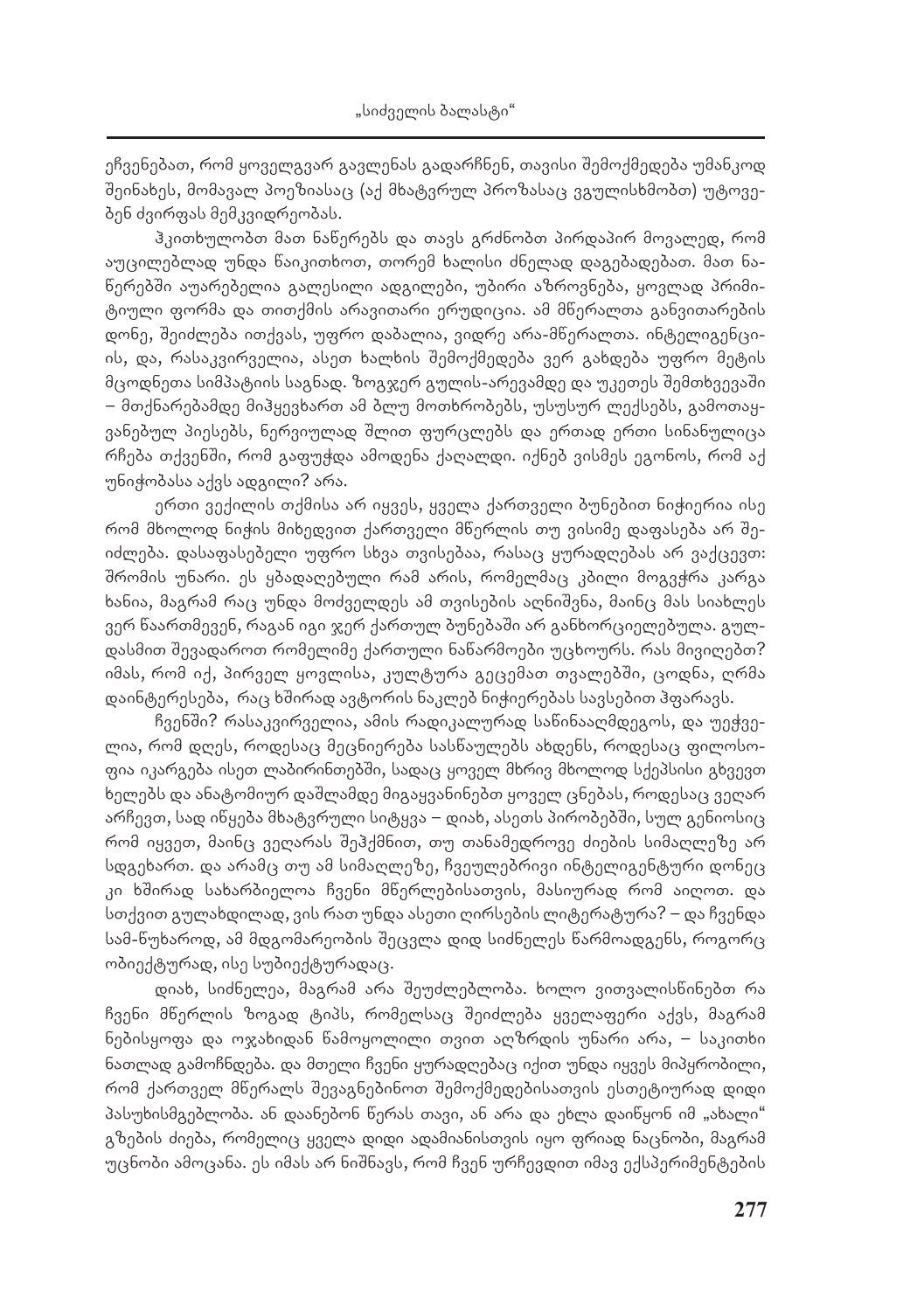გამეორებას, რომლის დამწყებნიც ქვეყანას წარღვნით ემუქრებოდნენ. არა, ჩვენ გვინდა, რომ ის მეტად მნიშვნელოვანი და დიდი გზა, რომლის თავშიც ილია ჯავჯავაძე იდგა, ავსილიყოს ქართველ მაძიებელთა ხშირი მწყობრებით, და იმას კი  $\sigma$ არ სწერდნენ, რასაც ი. ჭ-ძე ნაჭედი სიტყვითა გამოთქვამდა, არამედ ახალს, რაც იმ ნათქვამის ორგანიულ ზედნაშენობას უნდა ნარმოადგენდეს. დღეს ჩვენ ვერ მივიღებთ არამც თუ ნ. ბარათაშვილის და ი. ჭავჭავაძის განმეორებას, არამედ რუსთავლისასაც კი, რადგან ყოველ პერიოდს აქვს თავისი სტილი, გზნება და გამოცხადება.

ჩვენს ეპოქასაც უნდა ჰქონდეს თავისი საკუთარი ანთება, საკუთარი გამოთქმის მანერა და შორ პერსპექტივების შემოქმედებითი გათვალისწინება. ეს კი დიდ ფიქრს მოითხოვს. ინტუიციის უჩვეულო განვითარების, ცოდნის მოცულობის dალიან დიდ მასშტაბს. ჩვენმა "ძველებმა" ეს ნიჭი ვერ გამოიჩინეს, და "ახალთა" მაძიებელი თვალიც უცხოსკენ გადაექანა; და დღეს, ორიგინალურ შემოქმედებად ხშირად საღდება გარეგნულად უხეიროდ გადმოცემული და შინაგანად შეუთვისებელი ევროპის მოტივები რუსული ხელით მონოდებული. და როდესაც ჩვენ  $\partial_i$ აცრად ვეკიდებით ამ "ახლებს" და ნიადაგის დაკარგვას ვამ-ხელთ, "ძველებმა" უნდა იცოდნენ, რომ ეს საყვედური მათი დამსახურებაც არის, და თავის შემოქმედებას კმაყოფილებით ნუ გადაჰფურცლავენ.

ზემო-თქმულიდან რა დასკვნა გამოდის? – "ახლები" გზა ამცდარნი, "ძველები" გზიდან დაუძვრელები. ორივე შემთხვევაში ქართული ლიტერატურის დეფექტიური მდგომარეობაა. ალბად ბევრი არ გაიზიარებს ამ მოსაზრებას, მაგრამ ჩვენ მაინც ჩვენსას ვამბობთ, სანინააღმდეგო აზრების მოსმენამდე, და თუ ჩვენი სიტყვა უსაფუძვლო აღმოჩნდება, დიდი სიხარულით დავხრით თავს დამორჩილების ნიშნად. ხოლო ვიდრე ეს არ მომხდარა, მოვალეობა გვაძევს, რომ გზა გაკვლეულ იქმნეს, და ორივე მხრივ ვჭრათ ის უხეირო განშტოებები თუ გამხმარი ჯაგები, რომელნიც აბრკოლებენ ნამდვილ ქართულ მწერლობის მსვლელობასა და განვითარებას.